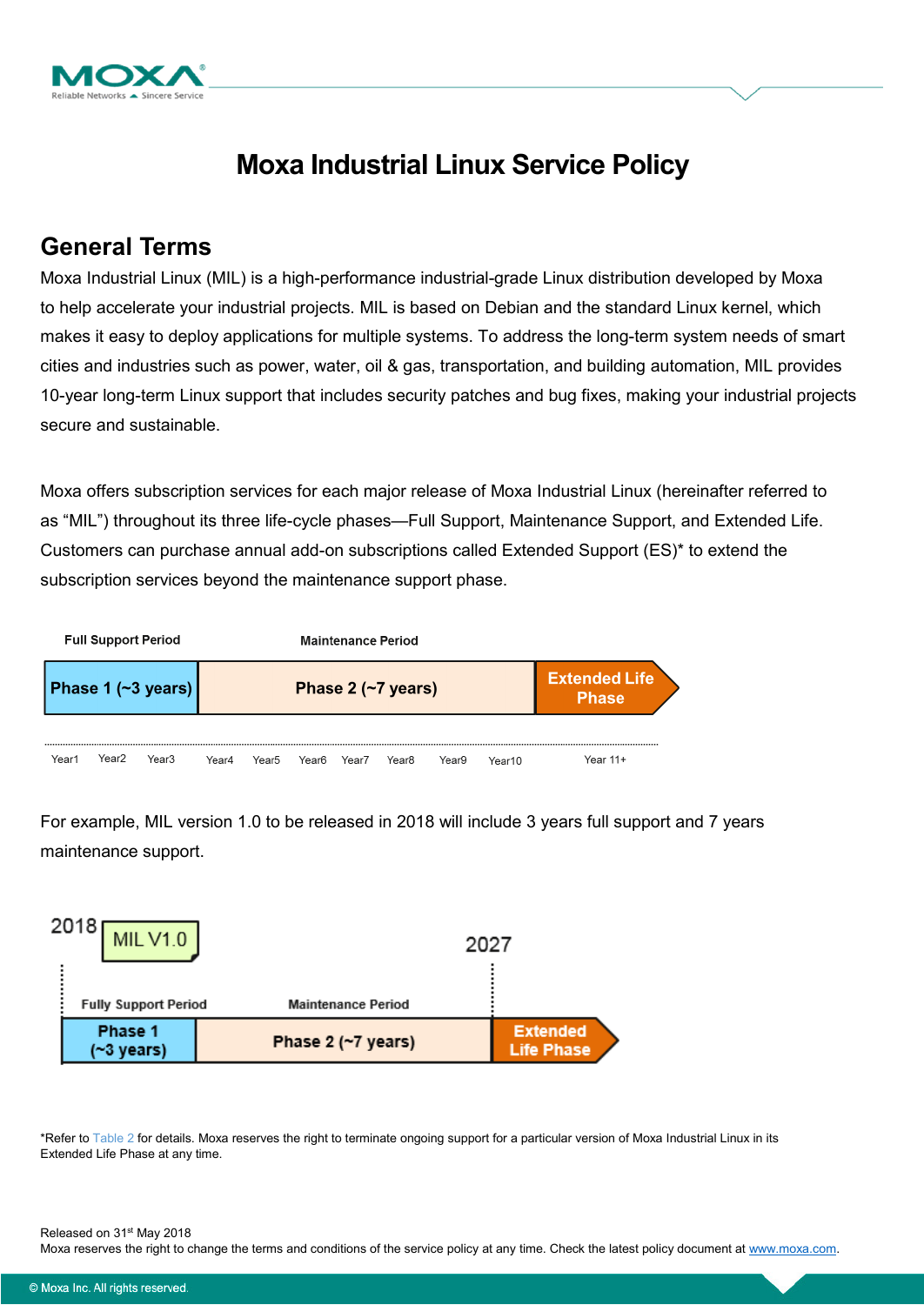| <b>Series Supported</b><br>for MIL V1.0 | <b>Models Supported</b>  | <b>MIL V1.0</b><br><b>General availability</b> | <b>MIL V1.0</b><br><b>End of Life</b>       |  |  |
|-----------------------------------------|--------------------------|------------------------------------------------|---------------------------------------------|--|--|
| UC-8100 Series                          | <b>UC-8131-LX</b>        | September, 2018                                | September, 2027 or product series phase out |  |  |
|                                         | <b>UC-8132-LX</b>        | September, 2018                                | September, 2027 or product series phase out |  |  |
|                                         | <b>UC-8162-LX</b>        | September, 2018                                | September, 2027 or product series phase out |  |  |
|                                         | <b>UC-8112-LX</b>        | September, 2018                                | September, 2027 or product series phase out |  |  |
| UC-8100-ME Series                       | <b>UC-8112-ME-T-LX</b>   | September, 2018                                | September, 2027 or product series phase out |  |  |
|                                         | UC-8112-ME-T-LX1         | September, 2018                                | September, 2027 or product series phase out |  |  |
|                                         | UC-8112-ME-T-LX-US-LTE   | September, 2018                                | September, 2027 or product series phase out |  |  |
|                                         | UC-8112-ME-T- US-LTE-LX1 | September, 2018                                | September, 2027 or product series phase out |  |  |
| UC-8410A Series                         | <b>UC-8410A-LX1</b>      | August, 2018                                   | August, 2027 or product series phase out    |  |  |
|                                         | <b>UC-8410A-LX</b>       | August, 2018                                   | August, 2027 or product series phase out    |  |  |
|                                         | <b>UC-8410A-T-LX</b>     | <b>August, 2018</b>                            | August, 2027 or product series phase out    |  |  |
| UC-2100 Series                          | <b>UC-2101-LX</b>        | June, 2018                                     | June, 2027 or product series phase out      |  |  |
|                                         | <b>UC-2102-LX</b>        | June, 2018                                     | June, 2027 or product series phase out      |  |  |
|                                         | <b>UC-2104-LX</b>        | June, 2018                                     | June, 2027 or product series phase out      |  |  |
|                                         | <b>UC-2111-LX</b>        | June, 2018                                     | June, 2027 or product series phase out      |  |  |
|                                         | <b>UC-2112-T-LX</b>      | June, 2018                                     | June, 2027 or product series phase out      |  |  |
|                                         | <b>UC-2112-T-LX</b>      | June, 2018                                     | June, 2027 or product series phase out      |  |  |
| UC-3100 Series                          | UC-3101-T-US-LX          | Q3, 2018                                       | Q3, 2027 or product series phase out        |  |  |
|                                         | <b>UC-3111-T-US-LX</b>   | Q3, 2018                                       | Q3, 2027 or product series phase out        |  |  |
|                                         | UC-3121-T-US-LX          | Q3, 2018                                       | Q3, 2027 or product series phase out        |  |  |
|                                         | UC-3101-T-EU-LX          | Q3, 2018                                       | Q3, 2027 or product series phase out        |  |  |
|                                         | UC-3111-T-EU-LX          | Q3, 2018                                       | Q3, 2027 or product series phase out        |  |  |
|                                         | UC-3121-T-EU-LX          | Q3, 2018                                       | Q3, 2027 or product series phase out        |  |  |
|                                         | <b>UC-3101-T-AU-LX</b>   | Q3, 2018                                       | Q3, 2027 or product series phase out        |  |  |
|                                         | UC-3111-T-AU-LX          | Q3, 2018                                       | Q3, 2027 or product series phase out        |  |  |
|                                         | <b>UC-3121-T-AU-LX</b>   | Q3, 2018                                       | Q3, 2027 or product series phase out        |  |  |

Released on 31<sup>st</sup> May 2018

Moxa reserves the right to change the terms and conditions of the service policy at any time. Check the latest policy document at [www.moxa.com.](http://www.moxa.com/)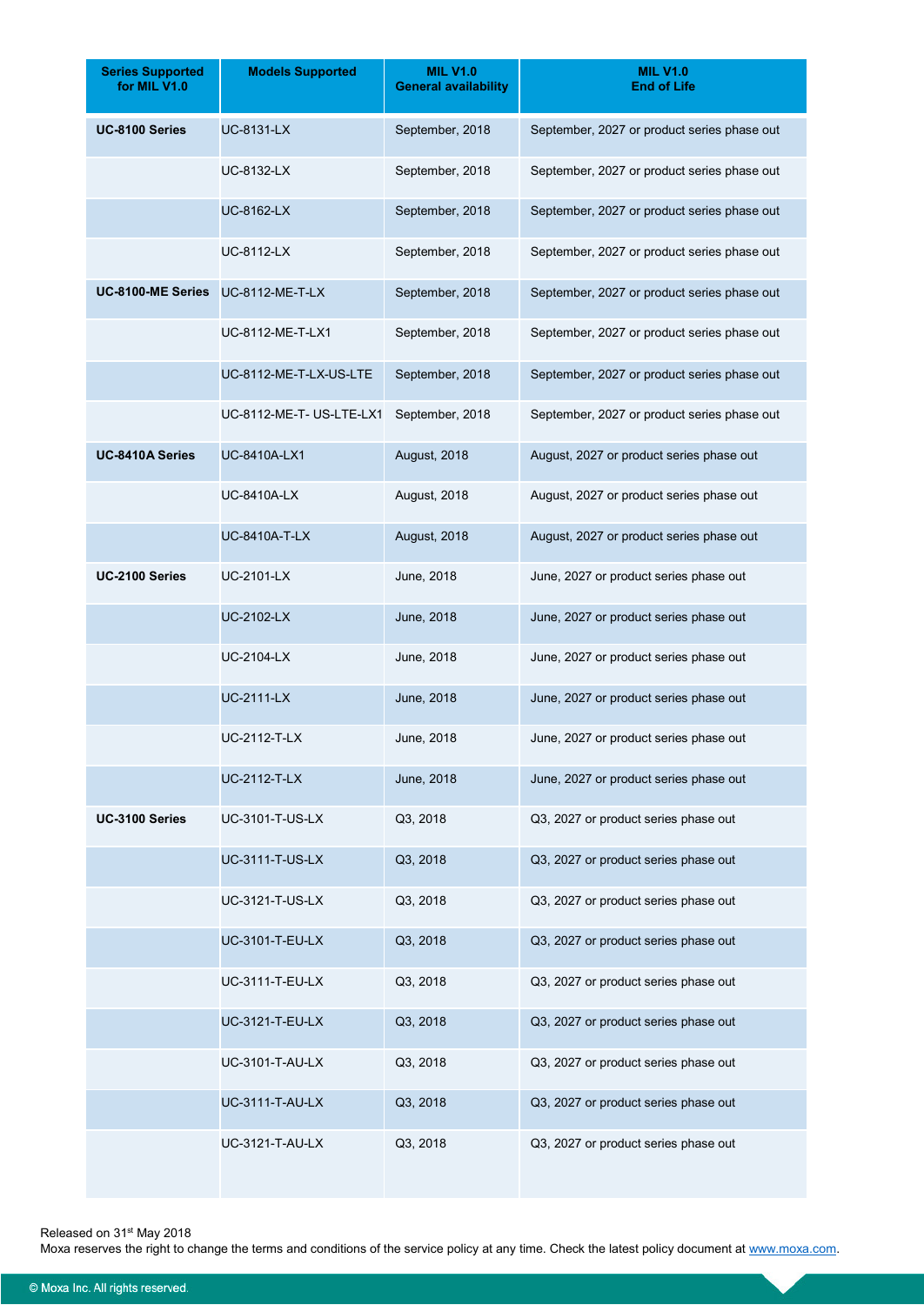| <b>Series Supported</b><br>for MIL V1.0 | <b>Models Supported</b> | <b>MIL V1.0</b><br><b>General availability</b> | <b>MIL V1.0</b><br><b>End of Life</b>    |
|-----------------------------------------|-------------------------|------------------------------------------------|------------------------------------------|
| UC-5100 Series                          | <b>UC-5101-LX</b>       | <b>August, 2018</b>                            | August, 2027 or product series phase out |
|                                         | <b>UC-5102-LX</b>       | <b>August, 2018</b>                            | August, 2027 or product series phase out |
|                                         | <b>UC-5111-LX</b>       | <b>August, 2018</b>                            | August, 2027 or product series phase out |
|                                         | <b>UC-5112-LX</b>       | <b>August, 2018</b>                            | August, 2027 or product series phase out |
|                                         | <b>UC-5101-T-LX</b>     | <b>August, 2018</b>                            | August, 2027 or product series phase out |
|                                         | <b>UC-5102-T-LX</b>     | <b>August, 2018</b>                            | August, 2027 or product series phase out |
|                                         | <b>UC-5111-T-LX</b>     | <b>August, 2018</b>                            | August, 2027 or product series phase out |
|                                         | <b>UC-5112-T-LX</b>     | <b>August, 2018</b>                            | August, 2027 or product series phase out |

**Table 1: List of Hardware Supported in MIL V1.0**

## **Full Support Phase**

Software enhancements to accommodate hardware changes and defects fixed after the product launch will be delivered in the full-support phase. Qualified, critical, and important security fixes and selected high-priority bug fixes will be released as they become available. Additional software changes may be delivered as appropriate.

If available, new or improved hardware enablement and selected enhanced software functionality may be provided as minor releases at Moxa's sole discretion. The minor releases will also include available and qualified software changes. Minor releases are cumulative and include the contents of previously released updates. The focus for minor releases during this phase will be on resolving defects that are of high or medium priority. Updated installation images will be provided for minor releases during the full support phase.

Hardware enablement that does not require substantial software changes may be provided independent of minor releases at Moxa's sole discretion.

#### **Maintenance Support Phase**

Qualified, critical, and important security fixes and selected high-priority bug fixes will be released as they become available during the maintenance-support phase. Additional software changes may be delivered as appropriate. New software functionality is not available during this phase.

The minor releases will also include available and qualified software changes. Minor releases are cumulative and include the contents of previously released updates. The focus for minor releases during this phase will be on resolving defects that are of high or medium priority. Updated installation images will be provided for minor releases during the maintenance support phase at Moxa's discretion and only if they are required due to changes in the installer.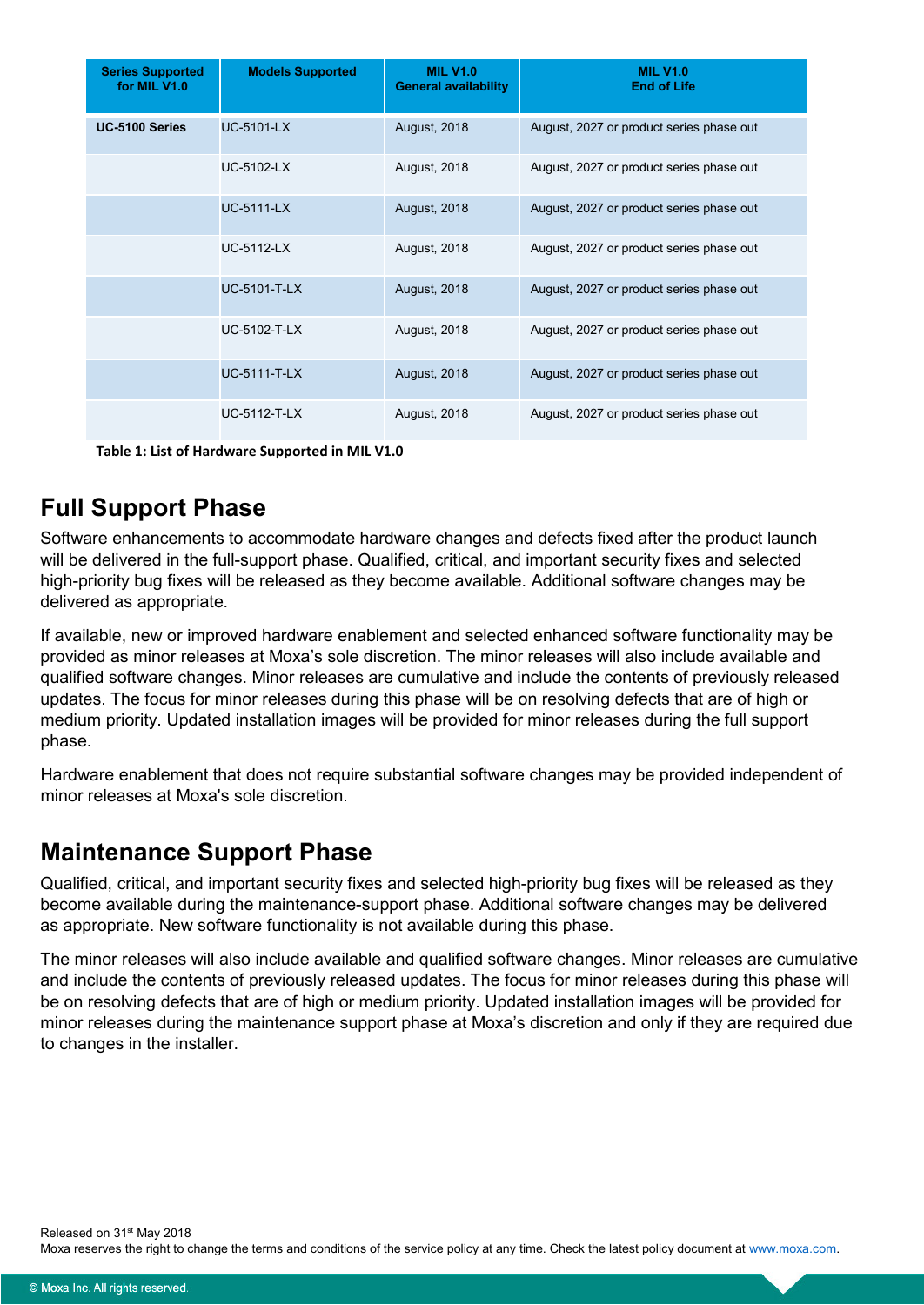### **Extended Life Phase**

Moxa will extend support to MIL beyond the maintenance support phase on a case-by-case basis by way of Extended Support (ES) add-on subscriptions. The Extended Support add-on subscription will deliver criticalimpact security fixes and selected urgent priority bug fixes as well as troubleshooting services for the last minor version of MIL.

During the extended life phase, eligible MIL subscriptions will continue to have access to previously released content on the Moxa portal, as well as other content such as documentation on the Moxa Website. Services for migrating to MIL versions currently supported may also be available.

For product versions in the extended life phase, Moxa will provide limited ongoing technical support. No bug fixes, security fixes, hardware enablement or root-cause analysis will be available during this phase, and support will be provided on existing installations only.

Moxa reserves the right to terminate any ongoing support in the extended life phase for a particular version of MIL at any time.

#### **Service Delivery**

Software changes to MIL (Moxa Industrial Linux) are delivered via individual updates by RSS (Really Simple Syndication) on Moxa's website. Software changes can be released individually on an as-needed basis or aggregated as a minor release. Software changes may contain security fixes, bug fixes, or feature enhancements.

All software changes are tested and qualified with the MIL major/minor release. For example, MIL version 1.0 will be applied cumulatively to the latest MIL version 1.0 and patch set. All released software changes remain accessible to active subscribers for the entire MIL life cycle. Within each major release of the MIL, any software changes (including ones released as part of a minor release) will be applied cumulatively to the latest release of MIL, including any patch sets.

During the life cycle of a major MIL release, Moxa will make commercially reasonable efforts to maintain binary compatibility for the core runtime environment across all minor releases and software changes. If necessary, Moxa may make exceptions to this compatibility goal for critical impact security or other significant issues.

Furthermore, major releases of MIL will contain a limited set of backward-compatible libraries from previous major releases to allow for the easy migration of applications. Moxa will make efforts to apply changes in such a way as to minimize the amount of change required and to maintain binary compatibility.

The following table details the subscription services, including support and software maintenance, performed during each phase of MIL service life cycle:

| Service Description                                   | Phase $1$ <sup>(*1)</sup> | Phase $2(*2)$ | <b>Extended</b><br><b>Life Phase</b> | <b>Extended</b><br><b>Support</b> |
|-------------------------------------------------------|---------------------------|---------------|--------------------------------------|-----------------------------------|
| Access to previously released content <sup>(*3)</sup> | Yes                       | <b>Yes</b>    | <b>Yes</b>                           | Yes                               |
| Technical Support <sup>(*4)</sup>                     | <b>Unlimited</b>          | Unlimited     | Limited <sup>(*6)</sup>              | Limited <sup>(*6)</sup>           |
| <b>Asynchronous Security Errata</b>                   | Yes                       | Yes           | <b>No</b>                            | <b>Yes</b>                        |
| Asynchronous Bug-Fix Errata                           | Yes                       | Yes           | <b>No</b>                            | Yes                               |

Released on 31<sup>st</sup> May 2018

Moxa reserves the right to change the terms and conditions of the service policy at any time. Check the latest policy document at [www.moxa.com.](http://www.moxa.com/)